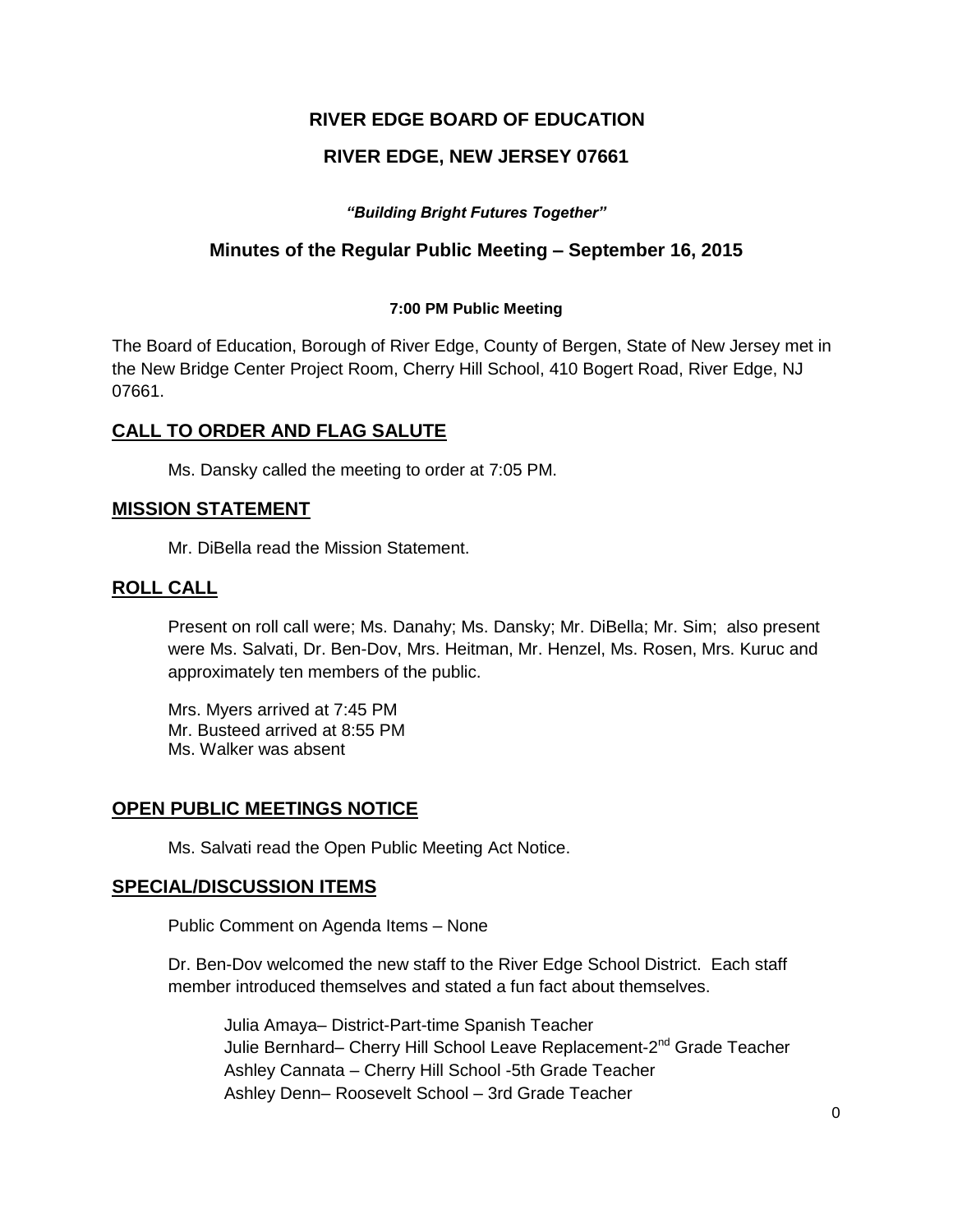Gina Forte– Roosevelt School- Speech Language Therapist Nancy Hafers– District-Part-time Gifted and Talented Teacher Michael Henzel-Roosevelt School-Principal Alyson Herrick– Roosevelt School Leave Replacement-2<sup>nd</sup> Grade Teacher April Kaiser– Cherry Hill School Leave Replacement-5<sup>th</sup> Grade Teacher Maria Jimenez-District-Part-time Bus Driver Gregory Kupchak– Roosevelt School –Physical Education Teacher Mariana Marinich– Cherry Hill School-Part-time ESL Teacher Michael Masangcay– District Technology Assistant and Webmaster Ryan Schmid-Cherry Hill/Roosevelt School- Physical Education Teacher Susan Schwenker-Cherry Hill School-Resource Teacher Kelly Scibilia-District-Literacy and Social Studies Coach and Instructional **Supervisor** Adrienne Spano-District-Math/Science Coach and Instructional Supervisor Courtney Sweet- Cherry Hill School Leave Replacement-Part-time Resource **Teacher** Audrey Traynor-Roosevelt School-Part-time Clerical Aide Kelly Zacher-Roosevelt School-Music Teacher

# **REPORTS**

#### **SUPERINTENDENT**

Dr. Ben-Dov reported on the following:

- The 2015-2016 school year had a great opening. It went a lot smoother than other years. Dr. Ben-Dov has received great feedback from splitting the Kindergarten this year into each home school. There is new technology in the hands of the teachers and Dr. Ben-Dov read a thank you letter from a teacher thanking the board for this new equipment.
- Our Bi-lingual waiver for this school year was approved. One of the reasons it was accepted was the fact that the Kindergarten classes are in different buildings this year. Dr. Ben-Dov thanked Ms. Monica Schnee who wrote the waiver and who coordinated our ESL activities.
- On the evening of Thursday, October 1st there will be an ELL Meeting (English Language Leaners) planned by Ms. Schnee.
- On our District website, there is a New Jersey Common Core State Standards Review Survey requested by the Department of New Jersey. Dr. Ben-Dov stated that the Department of Education is asking for input. You can find this survey under District Information.
- **Enrollment has been steady since the September 2<sup>nd</sup> Board Meeting. The only** closed grade is Grade 3 in Cherry Hill School.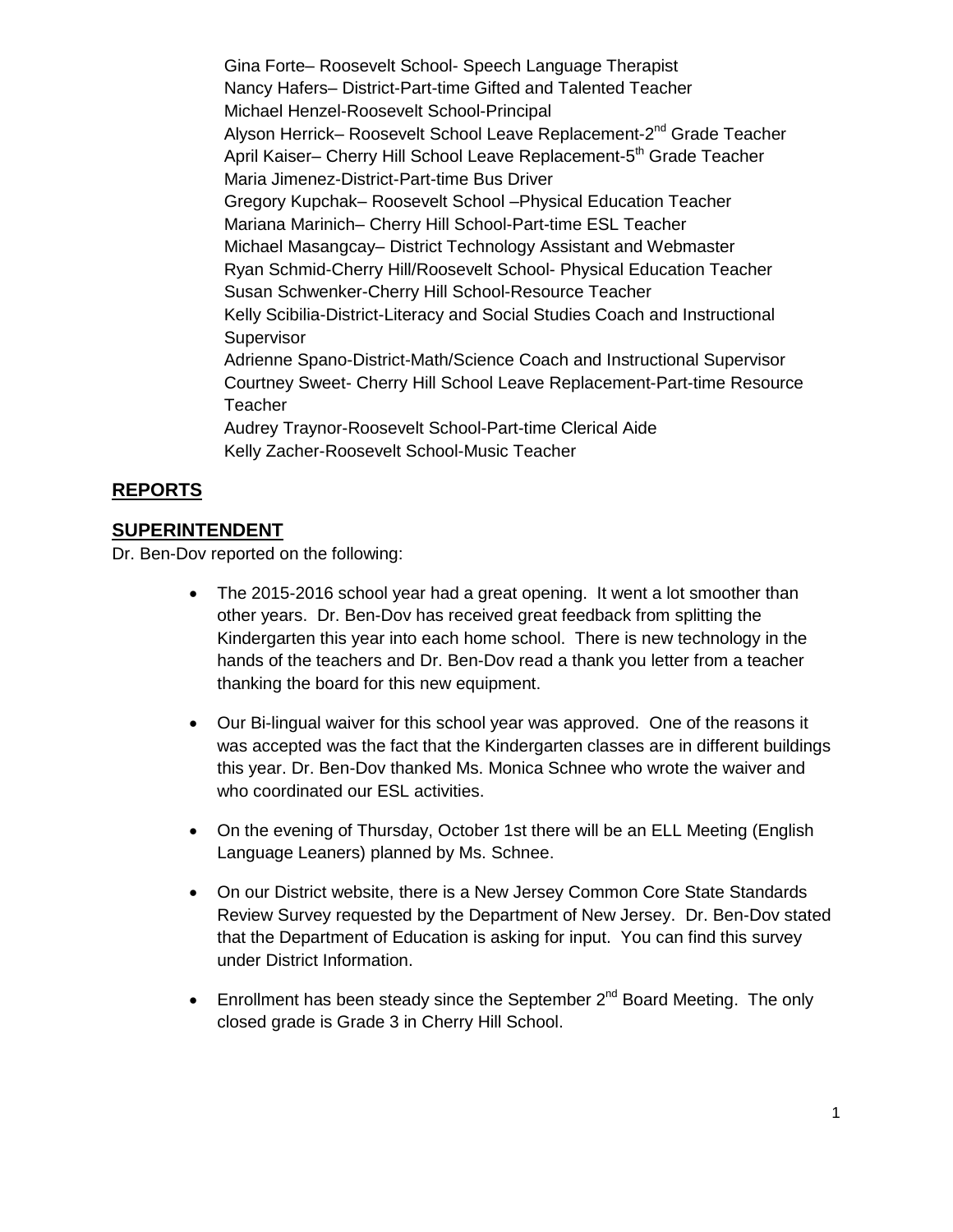- Dr. Ben-Dov stated she is grateful for the contribution from REEF for the literature needed for our Multi-Culturalism Awareness theme. She also stated that Mr. Ray Gant is leaving as President for REEF. The organization is having a hard time attracting members. She asked the board for their input on how to recruit members.
- Dr. Ben-Dov gave the board an update on Go Math. She needs to go over the criteria for evaluating the program with teachers and then she would like to share it with the board at the October  $21<sup>st</sup>$  board meeting.
- We are working on our final numbers for each grade level for Post-Dismissal Instructional Academy. We added more teachers at Cherry Hill School. We also added a Wednesday class. There is an orientation meeting with the teachers tomorrow. Dr. Ben-Dov is hoping to send letters to parents by September 25<sup>th</sup>.
- Dr. Ben-Dov asked Mrs. Salvati to update the board on the status of our Title 1 funds. She said we were initially told by the Department of Education that both schools would receive funds, but after working through the software, it turns out only Cherry Hill will be eligible. She described the various factors that impacted each school's eligibility.
- There was a meeting with the new PTO Leadership today at 4:00 PM. She had a great meeting with them and discussed several topics of collaboration between Roosevelt School and Cherry Hill School.

# **PRINCIPAL**

Mrs. Heitman reported on the following:

- The 2015-2016 school year had a great opening. The traffic and arrival of the students seems to be very smooth. The Kindergarten teachers appreciate the benefit of the additional time for instruction for their students.
- The District hired a new Bus Driver and the routes are going very smoothly.
- Many parents attended our Welcome Back Tea Meeting held on Thursday, September 3rd. There was a nice attendance for this meeting.
- The first PTO meeting of the 2015-2016 school year will be held on Friday, September 18<sup>th</sup> at 2:00 PM.
- Roosevelt and Cherry Hill both had brief announcements regarding the events of September 11<sup>th</sup>.
- $\bullet$  Back to School Night for both schools will be on Thursday, September 24<sup>th</sup>.
- Picture Day will be on September  $25<sup>th</sup>$  for Roosevelt School and September  $30<sup>th</sup>$ for Cherry Hill School.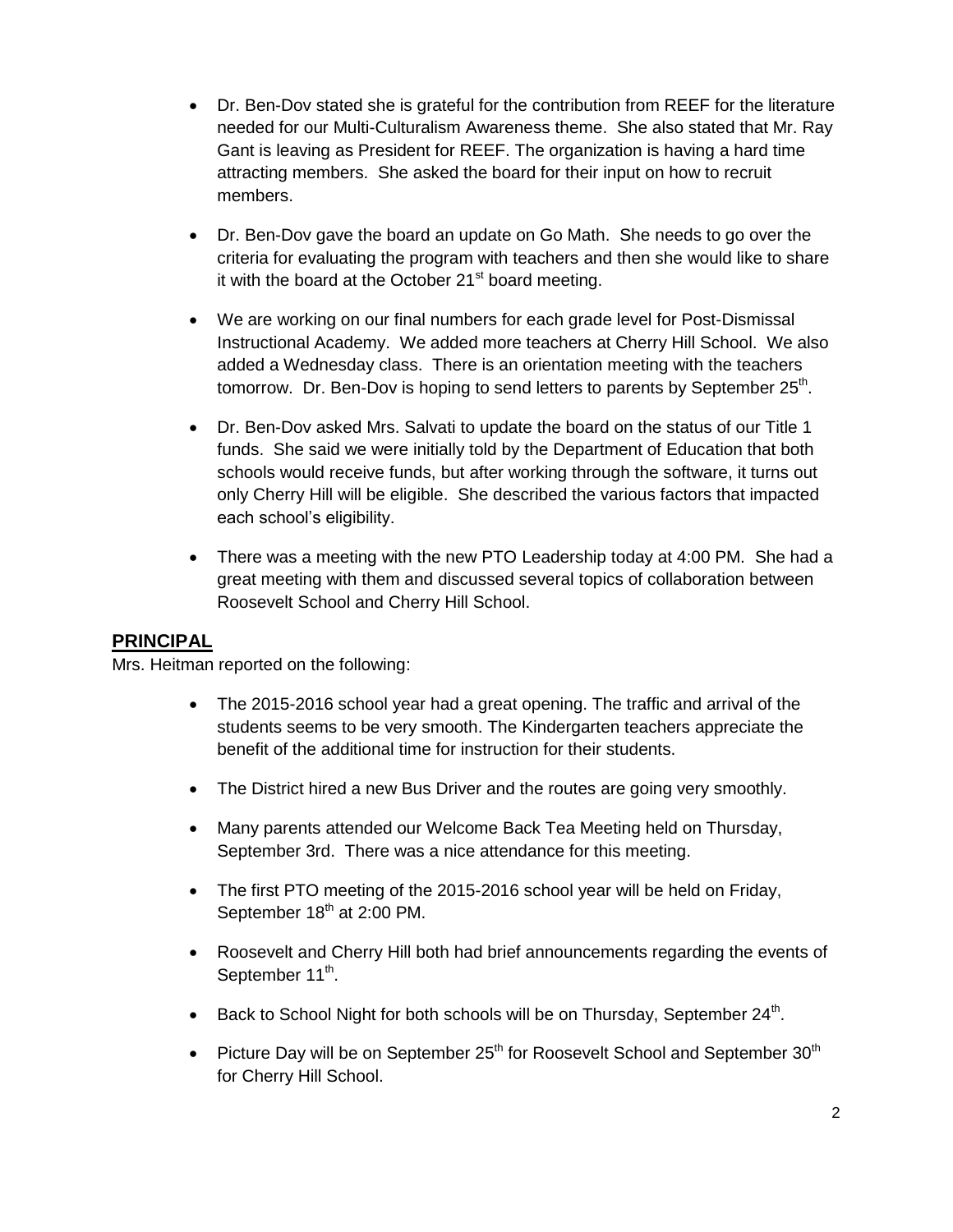- Cherry Hill School is working on Week of Respect and is placing emphasis on Multicultural Awareness.
- Mrs. Heitman thanked the Board of Education for the teacher laptops.
- On Monday, September  $28<sup>th</sup>$  there will be a meeting for parents to attend for ELL for the ACCESS test.
- On Monday, September  $21^{st}$  there will be a meeting with the police on how to address incidents for staff and administrators.

# **BOARD SECRETARY**

Ms. Salvati reported on the following:

- The Roosevelt steps are installed and look great, though there needed to be a change in the downspout and drainage with the new installation. The welder came and fixed the problem and the water is now draining properly.
- Mrs. Salvati asked the board for their attendance on the NJSBA Fall Conference. The deadline for refunds is October 14<sup>th</sup>.

### **PRESIDENT**

Mrs. Myers reported on the following:

 Mrs. Myers and Dr. Ben-Dov reviewed the Board Self-Evaluation together. After reviewing, Mrs. Myers asked the board if they were interested in having a Board Retreat. There was a positive response from the board members in attendance.

### **COMMITTEES**

- Mr. DiBella asked the board members if they would like to meet with the Mayor and Council on any matters.
- $\bullet$  Mr. Sim stated there will be a Korean Festival on Saturday, September 19<sup>th</sup> at the Public Library.

# **MOTIONS TO BE ACTED UPON**

### **A. ADMINISTRATION/POLICY**

- **2**. That the Board of Education approve the staff development and travel as per the schedules for September 2015 including relevant mileage reimbursement. (Addendum)
- **3**. That the Board of Education approve the list on file in the district office of pupil records maintained in the district for the 2015-2016 school year. (Addendum)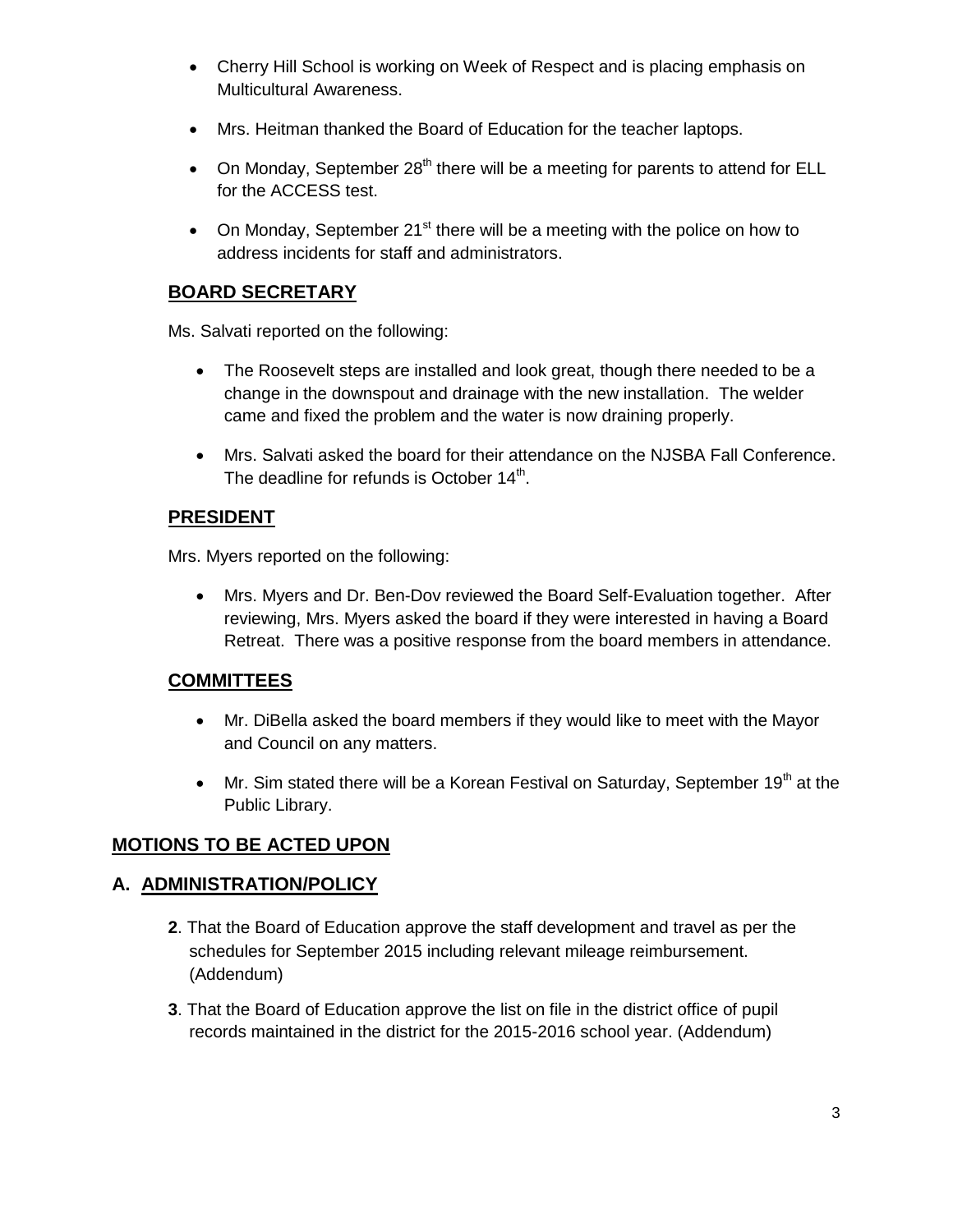- **4**. That the Board of Education accept the District Nursing Services Plan for the 2015- 2016 school year.
- **5**. That the Board of Education approve the School Self-Assessment for Determining HIB Grades for the 2014-2015 School Year.
- **6**. That the Board of Education approve the revised 2015 Uniform State Memorandum of Agreement between the River Edge Elementary Schools and the River Edge Law Enforcement Officials for the 2015-2016 school year.

### **Motion by: Mr. DiBella Seconded by: Mr. Sim**

Ayes: Ms. Danahy, Ms. Dansky, Mr. DiBella, Mr. Sim, Mrs. Myers Nays: None

### **B. BUILDING & GROUNDS** - None

# **C. CURRICULUM/EDUCATION**

**1**. That the Board of Education approve the agreement for the River Edge Board of Education to provide Technology Services to the following Non-public Schools for the 2015-2016 school year:

St. Peter's Academy Sinai School at RYNJ Yeshiva of North Jersey Stepping Stone Learning Center New Beginnings at Grace Lutheran

**2**. That the Board of Education approve the following Bi-Borough Curriculum:

Technology Grades K- 6

**3**. That the Board of Education approve the 2015-2016 school year attendance of specific students at Cherry Hill or Roosevelt School which is other than their customary neighborhood school, on file in the District Office.

#### **Motion by: Mr. Sim Seconded by: Ms. Dansky**

Ayes: Ms. Danahy, Ms. Dansky, Mr. DiBella, Mr. Sim, Mrs. Myers Nays: None

### **D. FINANCE/GRANTS/GIFTS**

- **1**. That the Board of Education approve the bills & claims dated August, 2015 totaling \$393,633.43 including checks #37630 through #37658.
- **2**. That the Board of Education approve the bills & claims dated September, 2015 totaling \$693,849.65 including checks #37659 through #37777.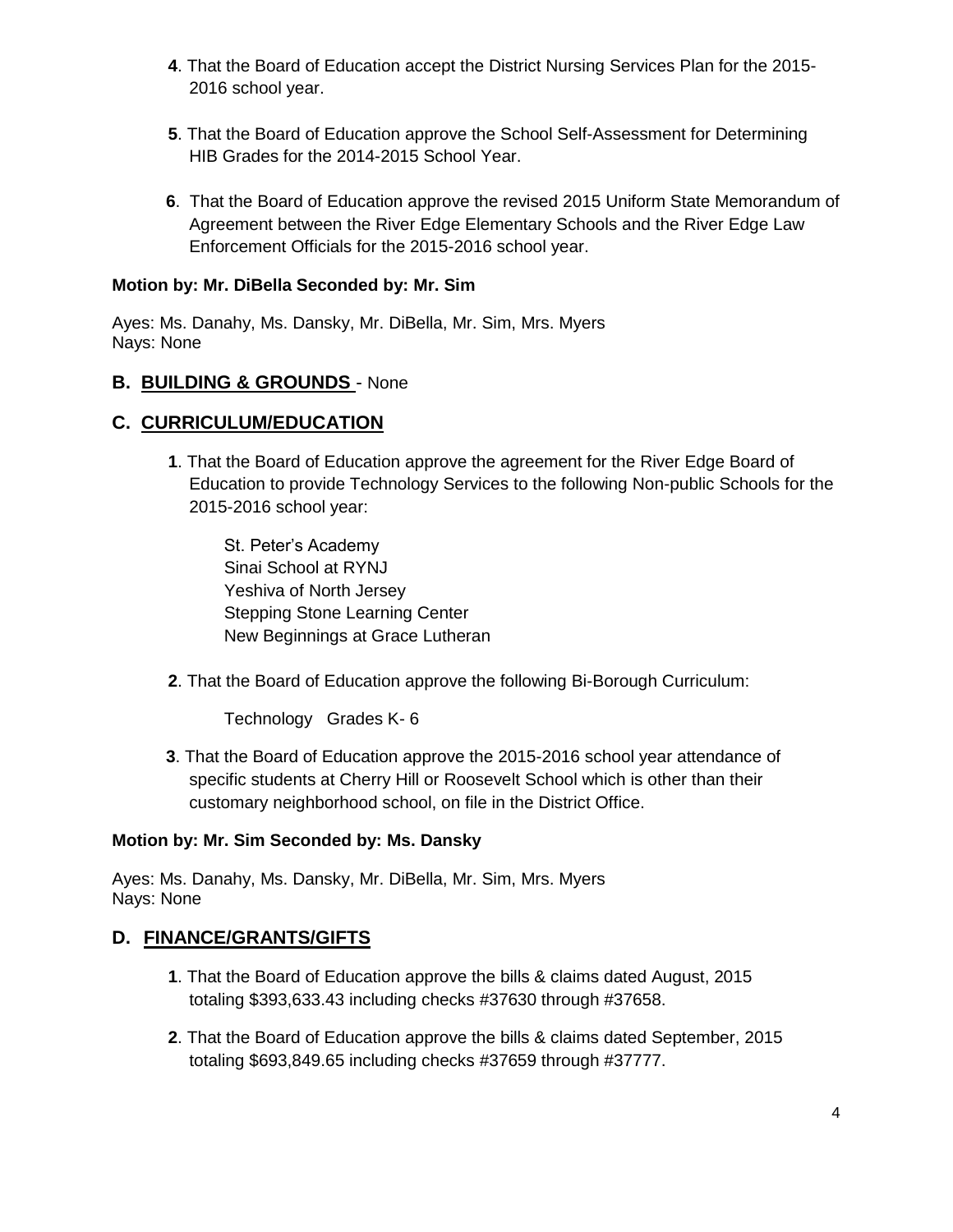- **3**. Payrolls date July 15, 2015 and July 31, 2015 totaling \$424,050.86 and Payrolls dated August 14, 2015, August 28, 2015, and August 31,2015 totaling \$520,682.51 issued therefore, a copy of such warrants list to be attached as part of these minutes. (Addendum)
- **4**. That the Board of Education approve the Budget Transfers for the school year 2015- 2016 as of July, 2015. (Addendum)
- **5**. That the River Edge Board of Education approve the Secretary's and Treasurer's Reports for the period ending July 31, 2015.

Further, we certify that as of July 31, 2015, after review of the secretary's monthly financial report (appropriations section) and upon consultation with the appropriate district officials, to the best of our knowledge no major account or fund has been overexpended in violation of N.J.A.C. 6A:23-2.11 and that sufficient funds are available to meet the districts financial obligation for the remainder of the fiscal year. (Addendum)

### **Motion by: Ms. Dansky Seconded by: Ms. Danahy**

Ayes: Ms. Danahy, Ms. Dansky, Mr. DiBella, Mr. Sim, Mrs. Myers Nays: None

### **E. PERSONNEL**

- **1**. That the Board of Education, with the recommendation of the Superintendent, approve Stan Stevens, Cherry Hill and Mark Jentz, Roosevelt as Lead Custodians for the 2015-2016 school year, as per contract.
- **2**. That the Board of Education designate Michael Henzel, Affirmative Action Officer, for the River Edge School District for the 2015-2016 school year.
- **3**. That the Board of Education designate Denise Heitman, Attendance Officer, for a yearly stipend of \$500.00 for the 2015-2016 school year.
- **4**. That the Board of Education approve Beth Rosen, Homeless Student Liaison, for the River Edge School District for the 2015-2016 school year.
- **5**. That the Board of Education approve Rosemary Kuruc, Mental Health Liaison, for the River Edge School District for the 2015-20156 school year.
- **6**. That the Board of Education approve Maria Pepe as the Primary Project Aide for the 2015-2016 School Year.
- **7**. That the Board of Education, with the recommendation of the Superintendent approve the following Lunch Aides for the 2015-2016 School Year:

Cleo Perekupka, Roosevelt School, one (1) hour a day, five (5) days per week Tracey Stone, Cherry Hill School, two (2) hours a day, five (5) days per week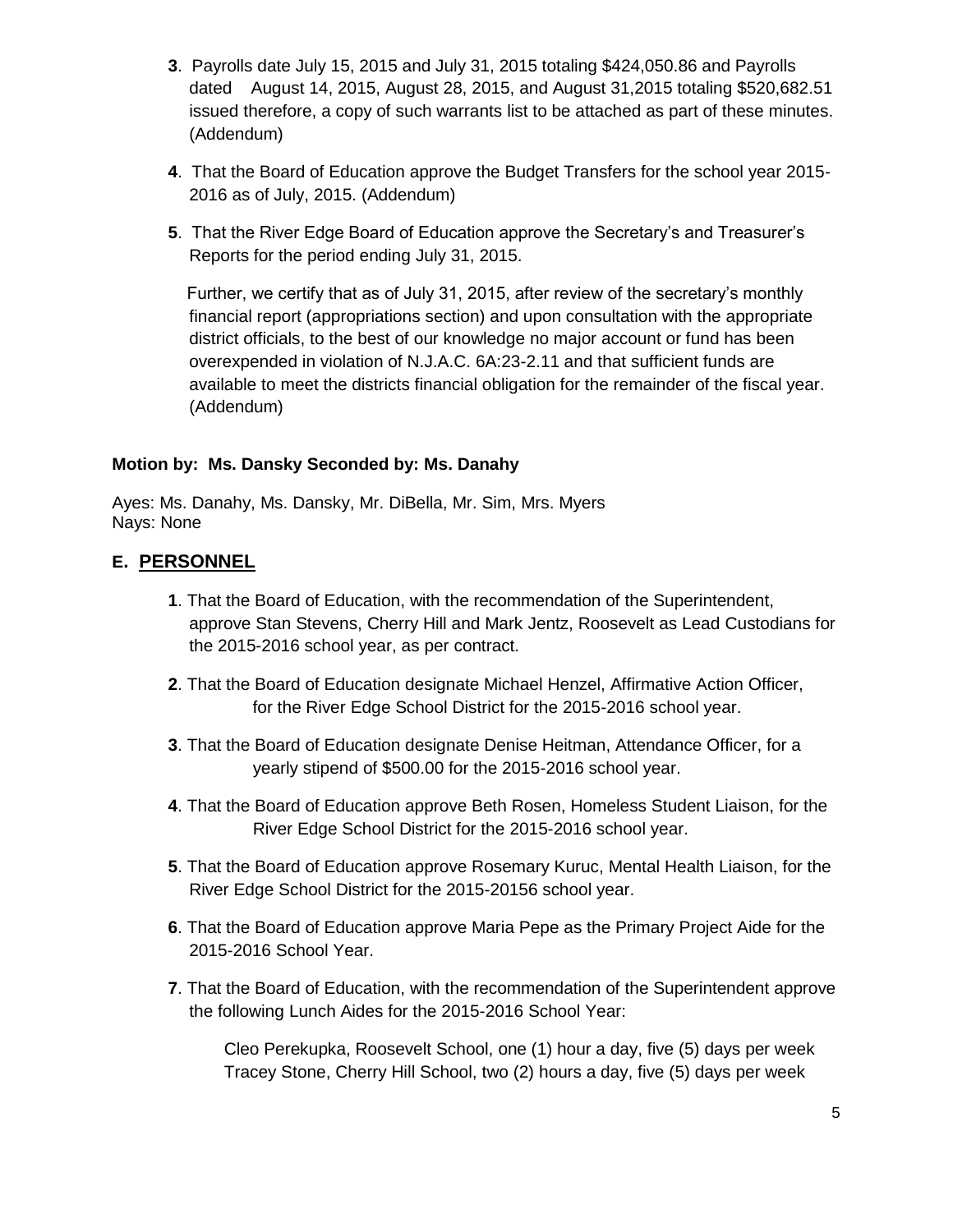- **8**. That the Board of Education appointment Dr. Urian Kim, School Physician, from September 1, 2015 to November 30, 2015 at a cost of \$875.00.
- **9**. That the Board of Education accept, with regret, the resignation of Gianna Apicella, Behavior Analyst and Instructional Supervisor, effective October 30, 2015.
- **10**. That the Board of Education, with the recommendation of the Superintendent approve Allyson Isreal as an Administrative Intern, from September 30, 2015 to June 30, 2016, 3 days a week.
- **11**. That the Board of Education approve the Job Description for the Behavior Analyst. (Addendum)
- **12**. That the Board of Education, with the recommendation of the Superintendent, approve Mary Ellen Cameron, part-time health aide, for a maximum of 25 hours per week for the 2015-2016 school year.
- **13**. That the Board of Education approve the following teachers for the Cycle I of the Post Dismissal Instructional Academy for the 2015-2016 School Year.

# **Cherry Hill**

Michelle Baragona Kismet Bohajian Christine Moran

- **14**. That the Board of Education, with the recommendation of the Superintendent approve Ron Laxamana for student Clinical Experience to consist of 12 hours a week over 10 weeks to commence on or about September 28, 2015.
- **15**. That the Board of Education rescind the appointment of Deborah Michels, Instructional Technology Coach, for the 2015-2016 school year.

### **Motion by: Ms. Danahy Seconded by: Mr. DiBella**

Ayes: Ms. Danahy, Ms. Dansky, Mr. DiBella, Mr. Sim, Mrs. Myers Nays: None

# **F**. **RIVER EDGE SPECIAL EDUCATION** - None

# **G**. **REGION V ADMINISTRATION & TRANSPORTATION**

- **1.** That the Board of Education approve the bills & claims dated August, 2015 totaling \$50,406.47 including checks #64726 through #64877.
- **2.** That the Board of Education approve the bills & claims dated September, 2015 totaling \$468,628.55 including checks #64878 through #64963.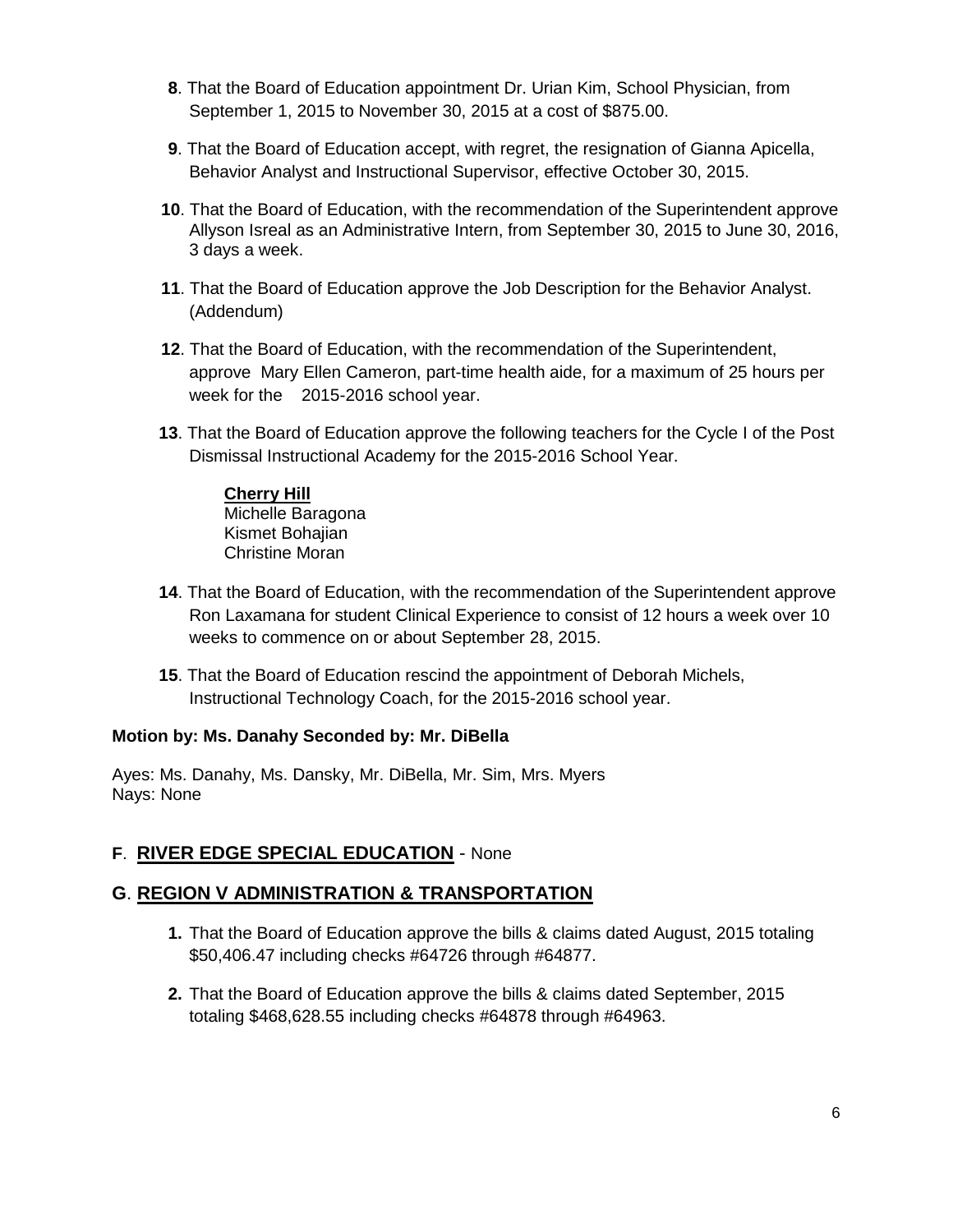**3. BE IT RESOLVED THAT THE REGION V COUNCIL FOR SPECIAL EDUCATION WILL PROVIDE SHARED SERVICES FOR ITS MEMBER DISTRICTS AND BE IT FURTHER RESOLVED THAT THE RIVER EDGE BOARD OF EDUCATION,** upon recommendation of the Superintendent, approve the following Region V Shared Services Consultants, Psychologists, Learning Disabilities Teacher Consultants, Social Workers, Speech Language Specialists, Occupational and Physical Therapists, Translators to provide evaluations, direct services and consultation, to non-public and public schools for member districts upon request for the 2015-2016 school year.

Laura Sylvia Audiologist Trena Rauner Nonpublic Consultant Karen Louk Nonpublic Consultant

#### **Motion by: Mr. DiBella Seconded by: Mr. Sim**

Ayes: Ms. Danahy, Ms. Dansky, Mr. DiBella, Mr. Sim, Mrs. Myers Nays: None

#### **OLD/NEW BUSINESS**

Ms. Dansky mentioned a shredding truck will be available at Memorial Park on October 4<sup>th</sup>.

#### **PUBLIC DISCUSSION** - None

#### **CLOSED SESSION**

That the Board of Education convened into closed session at 8:45 PM to discuss contractual matters.

#### **Motion by: Mr. DiBella Seconded by: Mrs. Myers**

Ayes: Ms. Danahy, Ms. Dansky, Mr. DiBella, Mr. Sim, Mrs. Myers Nays: None

#### **RECONVENE**

That the Board of Education reconvenes the regular public meeting at 9:25 PM.

#### **Motion by: Mr. Busteed Seconded by: Mr. Sim**

Ayes: Mr. Busteed, Ms. Danahy, Ms. Dansky, Mr. DiBella, Mr. Sim, Mrs. Myers Nays: None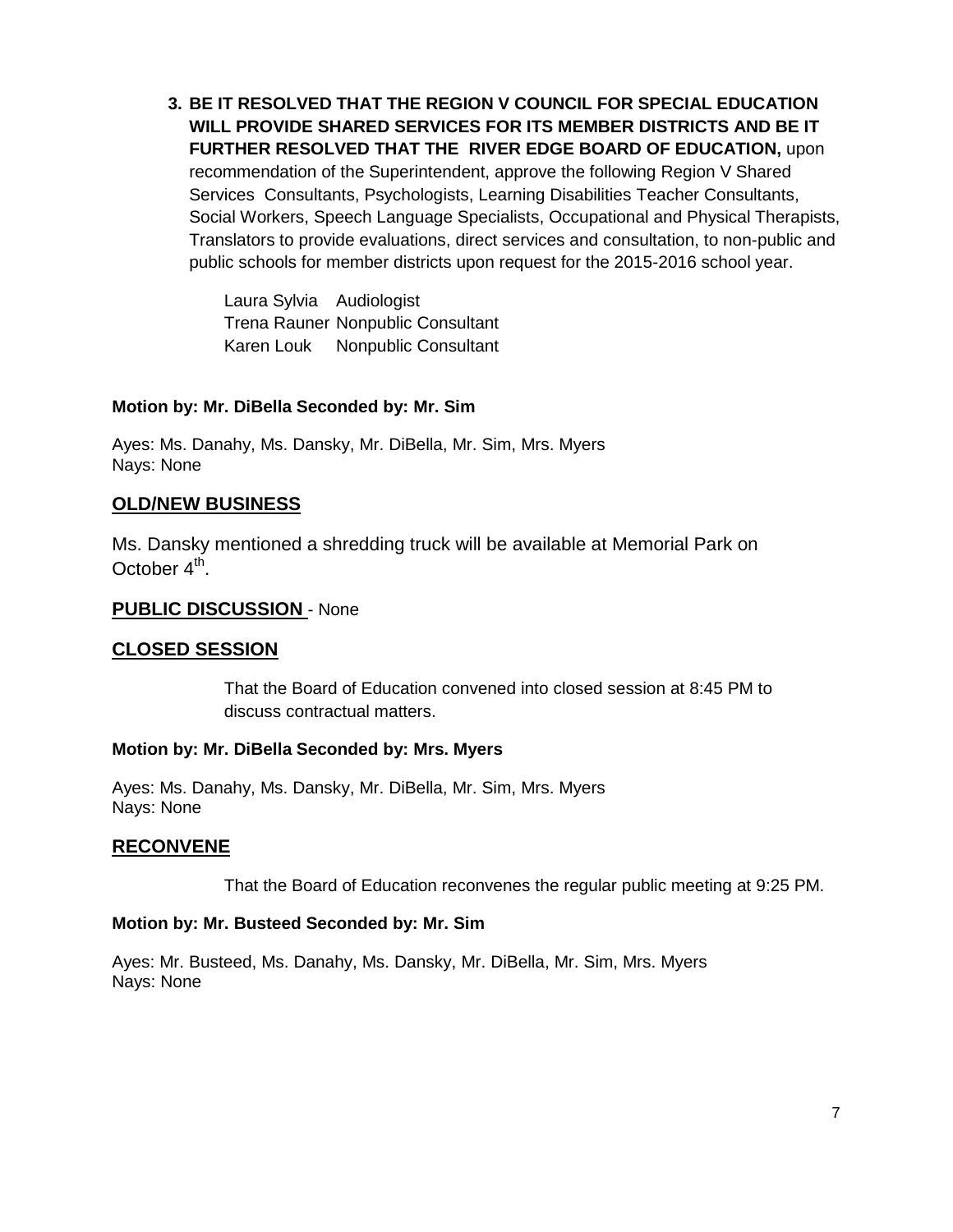# **A. ADMINISTRATION/POLICY**

**1**. That the Board of Education approve the Minutes and Confidential Minutes of July 29, 2015.

### **Motion by: Mr. Busteed Seconded by: Mr. DiBella**

Ayes: Mr. Busteed, Ms. Dansky, Mr. DiBella, Mrs. Myers Nays: None, Abstained: Ms. Danahy, Mr. Sim

### **E. PERSONNEL**

**16. WHEREAS,** the River Edge Board of Education (hereinafter referred to as the "Board") and the River Edge Education Association (hereinafter referred to as "REASA") have negotiated a successor Administrators and Supervisors agreement for the 2015-2016, 2016-2017, and 2017-2018 school years; (hereinafter referred to as the "Agreement") and

**WHEREAS**, the REASA has, by a majority vote of its membership, ratified the Agreement.

**NOW, THEREFORE, BE IT RESOLVED** that the Board hereby ratifies and approves of the terms of the Agreement for the 2015-2016, 2016-2017 and, 2017-2018 school years, which is attached to this Resolution and made a part hereof; and

**BE IT FURTHER RESOLVED** that the Board hereby authorizes the Board President and the Business Administrator/Board Secretary to execute, on behalf of the Board, the Agreement between the Board and the REASA.

#### **Motion by: Mr. DiBella Seconded by: Mr. Sim**

Ayes: Mr. Busteed, Ms. Danahy, Ms. Dansky, Mr. DiBella, Mr. Sim, Mrs. Myers Nays: None

# **CLOSED SESSION**

That the Board of Education convene into closed session at 9:35 PM to discuss the Superintendents Evaluation.

#### **Motion by: Mr. Sim Seconded by: Ms. Dansky**

Ayes: Mr. Busteed, Ms. Danahy, Ms. Dansky, Mr. DiBella, Mr. Sim, Mrs. Myers Nays: None